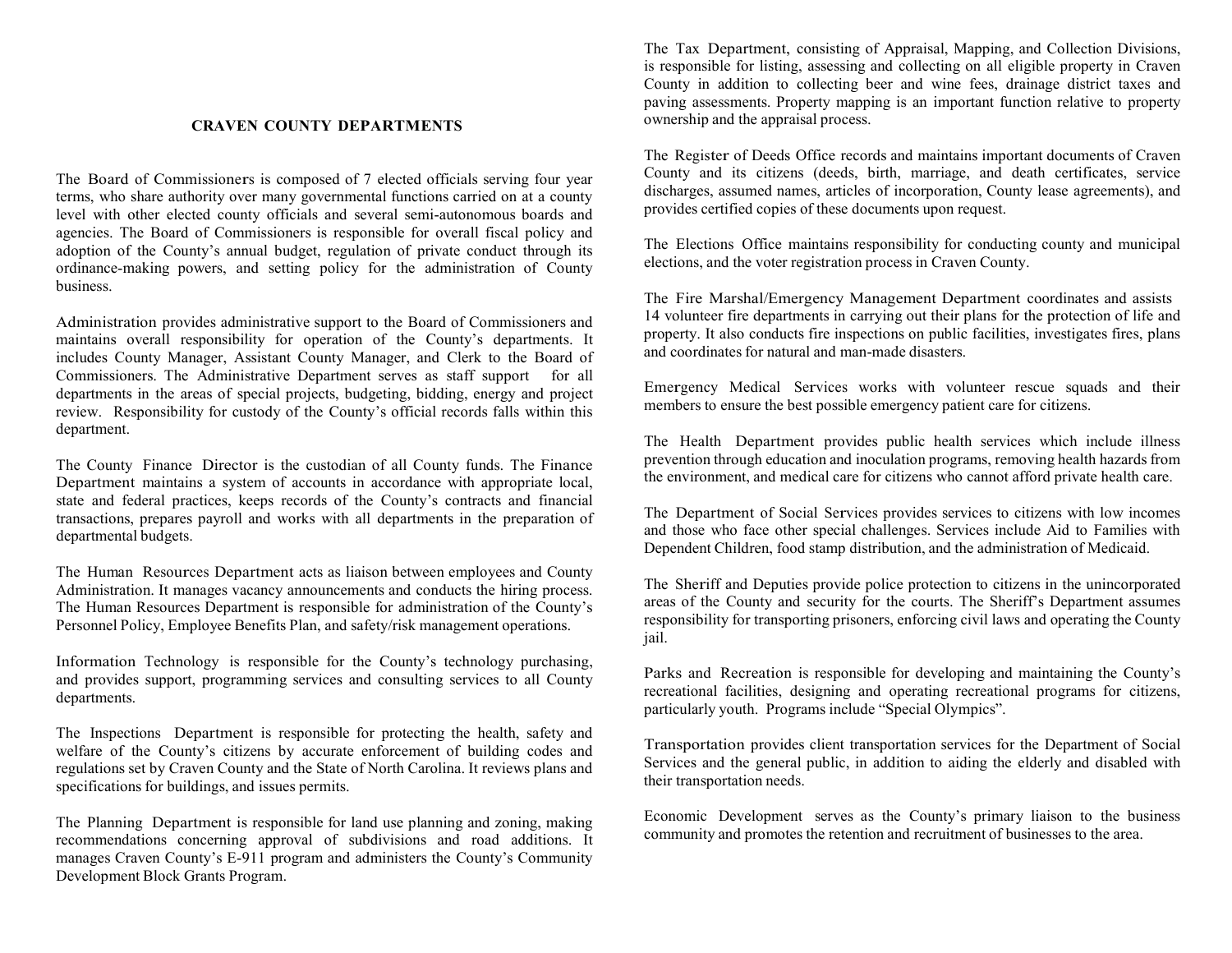The Cooperative Extension Service is a county, state and federally sponsored program made possible by legislative acts in the early 1900's. It provides instruction and practical demonstrations in agriculture and home economics to County residents to impart knowledge for the enhancement of the community, and operates the Craven County Clean Sweep Program. The Craven County Extension Service is an extension of North Carolina State University and A & T State University and its mission is to provide Craven County citizens with information on agriculture, home economics, 4-H, and community resource development gleaned from research of the Land Grant Universities.

Veterans Services is responsible for advising local veterans, their survivors and dependents of rights and entitlements under various federal, state and local laws affecting veterans. Veterans Services works with other area agencies in meeting the needs of clients.

Solid Waste-An independent contractor operates the County's curbside solid waste and recyclable collection program. The County's Solid Waste Department operates convenience centers for solid waste collection, and monitors illegal dumping. Craven County is a member of a tri-county solid waste management authority, which makes a landfill available to the region.

The Water Department is responsible for providing a safe water supply for County residents, including water treatment and distribution.

The Convention Center Director is responsible for the operation of the New Bern Riverfront Convention Center.

#### **CRAVEN COUNTY COMMISSIONERS AND ADMINISTRATIVE**

**STAFF** Chairman Jason R. Jones Vice-Chairman Denny Bucher Commissioner George S. Liner Commissioner Thomas Mark Commissioner Theron L. McCabe Commissioner E.T. Mitchell Commissioner Beatrice Smith

Jack B. Veit, III, County Manager Gene Hodges, Assistant County Manager Nan Holton, Clerk to the Board

The mission of Craven County Government is to maximize available resources to ensure courteous and superior service delivery to all citizens, while promoting programs and services that will preserve, yet enhance, the quality of life in Craven County in the most efficient manner. Craven County Employees will strive for a "Spirit of Excellence".

## *Craven County*



North Carolina

406 Craven Street New Bern, North Carolina 28560 (252) 636-6600 [www.cravencountync.gov](http://www.cravencountync.gov/)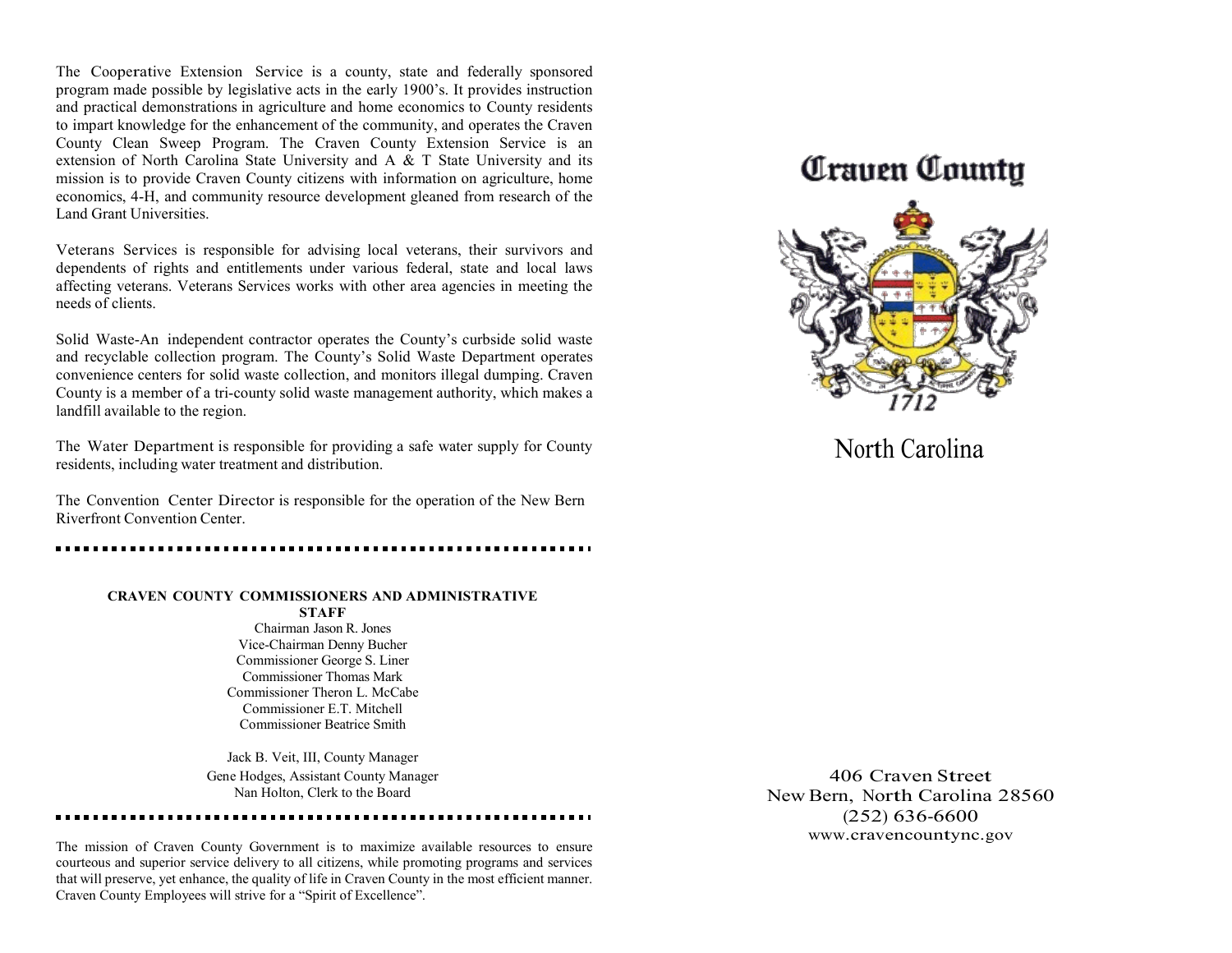## **Statistical Information**

### **Craven County's " Firsts"** • First printing press, published pamphlet, newspaper and book published in North Carolina (1749) • Location of North Carolina's first capital and capitol building • First state officials inaugurated here • First state legislators met here • First postal service in North Carolina and first post office under the Republic • First public banking institution in North Carolina • First incorporated school in North Carolina • First in America to celebrate George Washington's birthday • First in America for a provincial convention called and held in defiance of British orders • First in North Carolina to celebrate Independence Day • Home of North Carolina's First Female Governor Established: 1712 Population: 100,720 County Seat: New Bern Municipalities: 8 Bridgeton Cove City Dover Havelock New Bern River Bend Trent Woods Vanceboro Area/Location: 711.99 square miles At the confluence of the Neuse and Trent Rivers on the North Carolina Coast Public Schools: 24 4 Senior High 5 Middle 15 Elementary Tax Rate: \$.56 per \$100 Current Budget: \$ 132,397,183.00 Motto: Virtus in Actione Consistit (Virtue Consists in Action)